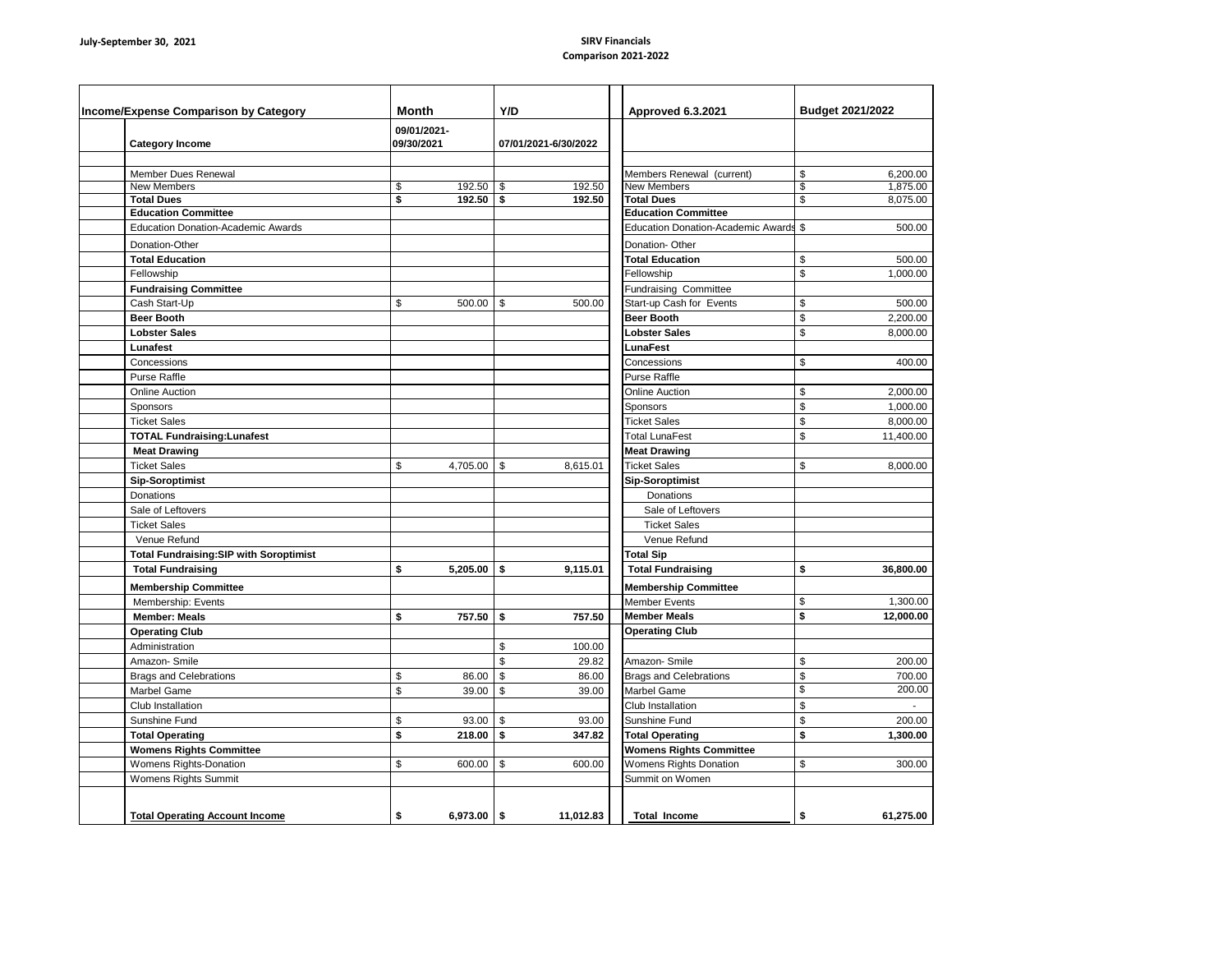## **Comparison 2021-2022**

| Income/Expense Comparison by Category |                                              | <b>Month</b>   | Y/D                | Approved 6.3.2021                   | Budget 2021/2022 |
|---------------------------------------|----------------------------------------------|----------------|--------------------|-------------------------------------|------------------|
|                                       |                                              | 09/01/2021-    | 07/01/2021-        |                                     |                  |
|                                       | <b>Category Expenses</b>                     | 09/30/2021     | 6/30/2022          |                                     |                  |
|                                       | Dues-Founder Region                          | \$<br>88.00    | \$<br>88.00        | Dues- Founder Regional              | \$<br>2,000.00   |
|                                       | Dues-SIA                                     | \$<br>194.00   | \$<br>343.00       | Dues-SIA                            | \$<br>5,200.00   |
|                                       | Dues-SIRV Badges & Pins                      | \$<br>15.35    | \$<br>15.35        | SIRV - Pins and Badges              | \$<br>200.00     |
|                                       | <b>Total Dues</b>                            | \$<br>297.35   | <b>S</b><br>446.35 | <b>Total Dues</b>                   | \$<br>7,400.00   |
|                                       | <b>Education Committee</b>                   |                |                    | <b>Education Committee</b>          |                  |
|                                       | <b>Committee Expenses</b>                    |                |                    | <b>Education Committee Expenses</b> | \$<br>500.00     |
|                                       | Education-Academic Awards 2020-2021 Prior Yr | \$<br>5,000.00 | \$<br>6,500.00     | Academic Awards-Prior Year          | \$<br>10,000.00  |
|                                       | Violet Richardson Award                      |                | \$<br>500.00       | Violet Richardson Award             | \$<br>500.00     |
|                                       | S-Club                                       | \$<br>80.34    | \$<br>80.34        |                                     |                  |
|                                       | <b>DIBI Conference</b>                       |                |                    | <b>DIBI Conference</b>              |                  |
|                                       | Chromebooks                                  |                |                    | Chromebooks                         | \$<br>1,565.00   |
|                                       | Venue                                        |                |                    | Venue                               |                  |
|                                       | Supplies                                     |                |                    | <b>Supplies</b>                     | \$<br>500.00     |
|                                       | Food                                         |                |                    | Food                                | \$<br>700.00     |
|                                       | <b>Total Education</b>                       | \$<br>5,080.34 | \$<br>7,080.34     | <b>Total Education</b>              | \$<br>13,765.00  |
|                                       | Fellowship                                   |                |                    | Fellowship                          | \$<br>2,000.00   |
|                                       | <b>Fundraising Committee</b>                 |                |                    | <b>Fundraising Committee</b>        |                  |
|                                       | Start-up Cash for Events                     |                | \$<br>500.00       | Start-up Cash for Events            | 500.00<br>\$     |
|                                       | <b>Bingo</b>                                 |                |                    | <b>Bingo</b>                        |                  |
|                                       | Food                                         |                |                    | Food                                |                  |
|                                       | <b>Ticket Costs EV[Fee</b>                   |                |                    | Ticket Costs EV[Fee                 |                  |
|                                       | Venue                                        |                |                    | Venue                               |                  |
|                                       | <b>Total Bingo</b>                           |                |                    | <b>Total Bingo</b>                  |                  |
|                                       | LunaFest Film                                |                |                    | LunaFest Film                       | \$<br>500.00     |
|                                       | Concessions                                  |                |                    | Concessions                         | \$<br>200.00     |
|                                       | Auction                                      |                |                    | Auction                             | \$<br>120.00     |
|                                       | Sponsors - Mailings                          |                |                    | Sponsors - Mailings                 | \$<br>100.00     |
|                                       | <b>Ticket Costs EV-Fee</b>                   |                |                    | <b>Ticket Costs EV-Fee</b>          |                  |
|                                       | Decorations                                  |                |                    | Decorations                         |                  |
|                                       | <b>Facility Rental-Venue</b>                 |                |                    | <b>Facility Rental-Venue</b>        | \$<br>350.00     |
|                                       | Food                                         |                |                    | Food                                | \$<br>1,100.00   |
|                                       | <b>Total LunaFest</b>                        |                |                    | <b>Total LunaFest</b>               | \$<br>2,870.00   |
|                                       | <b>Meat Drawing</b>                          |                |                    | <b>Meat Drawing</b>                 |                  |
|                                       | Freezer and Meat and BQ                      |                | \$<br>539.18       | Freezer and Meat                    | 1,200.00<br>\$   |
|                                       | <b>Tickets</b>                               |                | \$<br>325.85       | <b>Tickets</b>                      | \$<br>200.00     |
|                                       | <b>Total Meat Drawing</b>                    |                | \$<br>865.03       | <b>Total Meat Drawing</b>           | \$<br>1,400.00   |
|                                       | Women of Achievment                          |                |                    | <b>Women of Achievment</b>          | \$<br>3,000.00   |
|                                       | <b>Total Fundraising Expense</b>             |                |                    | <b>Total Fundraising Expense</b>    | \$<br>12,270.00  |
|                                       | <b>Member Meals</b>                          | 775.01<br>\$   | 775.01<br>\$       | <b>Member Meals</b>                 | \$<br>12,000.00  |
|                                       | Membership                                   |                |                    | Membership                          |                  |
|                                       | Membership Committee                         | \$<br>92.96    | \$<br>92.96        | Membership Committee                | \$<br>500.00     |
|                                       | <b>Membership Events</b>                     |                |                    | Membership Events                   | \$<br>1,300.00   |
|                                       | <b>Operating Expense</b>                     |                |                    | <b>Operating Expense</b>            |                  |
|                                       | Admin Expense                                | \$<br>14.04    | \$<br>153.38       | Admin Expense                       | \$<br>800.00     |
|                                       | Club Giving                                  |                |                    | Club Giving                         | \$<br>1,000.00   |
|                                       | Club Basket Donation-Fellowship              | \$<br>490.00   | \$<br>490.00       | Club Basket Donation-Fellowship     | 150.00<br>\$     |
|                                       | <b>Convention Baskets</b>                    |                |                    | <b>Convention Baskets</b>           | \$<br>150.00     |
|                                       | Convention/Conf. Pres. & Delegates           |                |                    | Convention/Conf. Pres. & Delegates  | \$<br>1,000.00   |